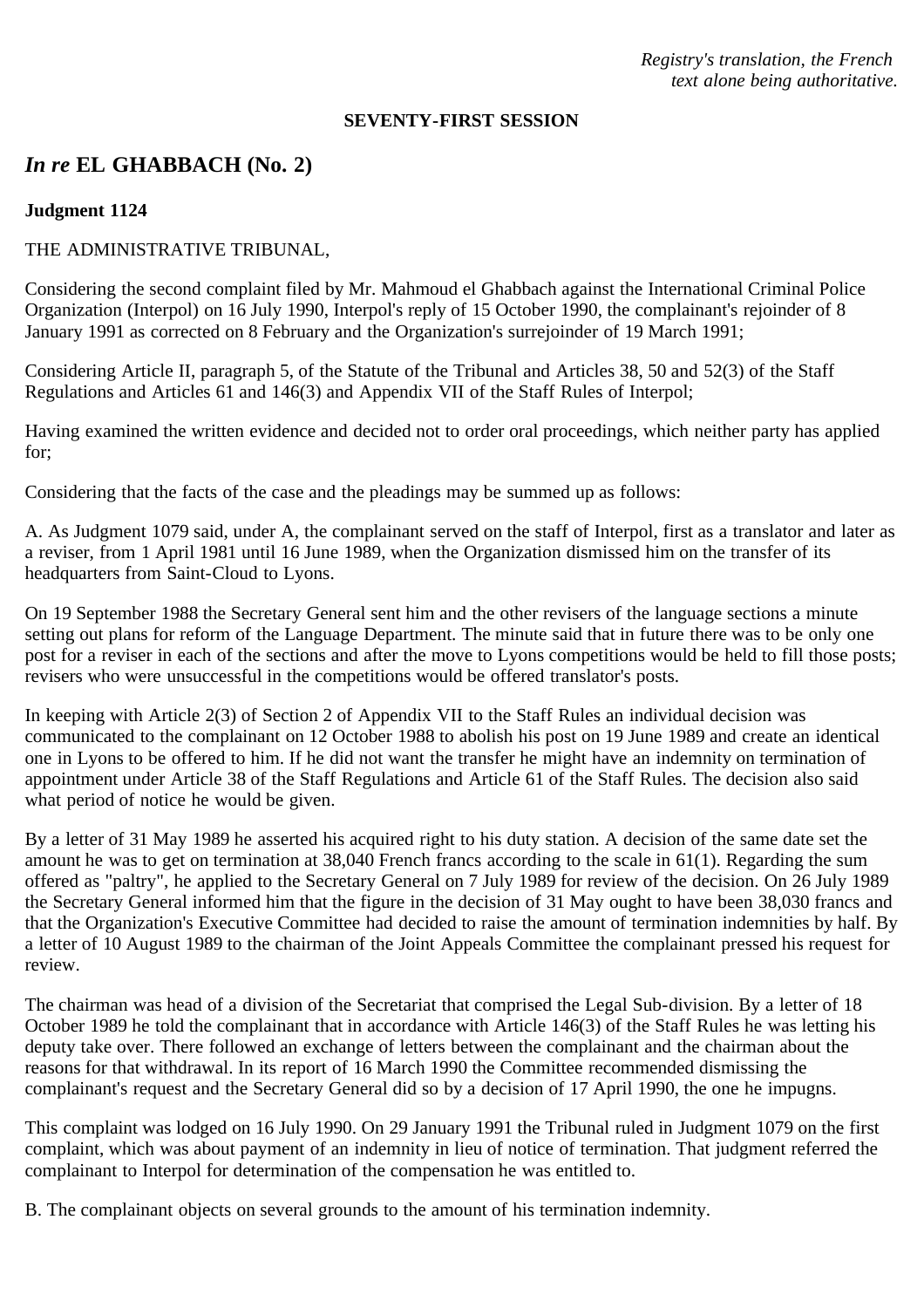Interpol, he says, reckoned it according to the Staff Rules and appendices thereto; without challenging their lawfulness he alleges that Interpol adopted them unilaterally so as to create a "legal vacuum" with everything left to the Secretary General's discretion.

The Organization infringed his acquired rights despite the express safeguard in Article 52(3) of the Staff Regulations. Until 1988, when the Staff Regulations and Staff Rules came into effect, French law governed relations between Interpol and its staff and indeed it still affords the basis in law of their social protection. On recruiting him Interpol assured him that French law would apply and that assurance was a matter of decisive moment to him in accepting its offer of appointment. Under that law he has an acquired right to compensation in line with what collective agreements in publishing and similar industries provide for.

Interpol also acted in breach of the principle of equality. At least two others with contracts like his that said nothing of the applicable law got more in compensation than he did, the amounts being "reckoned according to French law". Arrangements of that sort dating back before the new rules came into force amount to a staff policy that Interpol ought to have kept to. Although, as the case law says, the method of reckoning may be altered, the changes may not snuff out the indemnity altogether.

Though there had never been a word of reproach about his work the amount he originally got was no greater than what someone dismissed for unsatisfactory service was granted. Yet Articles 50 of the Staff Regulations and 61(5) of the Staff Rules allow the Secretary General wide discretion to make the indemnity fair. Indeed in the internal proceedings the Secretary General acknowledged having exercised that authority to grant much bigger sums to several officials over the age of 55 and to two below 35.

The case of Mr. Vermot, one of those who benefited under 61(5), is astonishing in that though he had no acquired right to his duty station he still got the benefit of arrangements for early retirement that combined a generous indemnity with French unemployment benefit. That example shows that the indemnity and the benefits are quite separate, for all Interpol's attempts to blur the distinction.

When it comes to paying termination indemnities Interpol ranks among the most niggardly of international organisations.

The impugned decision is in breach of Interpol's duty under the case law to accept restraint in its dealings with staff and to avoid causing them undue hardship. In the complainant's view it committed breach of contract. Its intention in announcing reform of the Language Department was to sway his decision on its offer of transfer to Lyons. He stood to suffer loss of grade and the offer of an identical post in the decision of 12 October 1988 was just a snare.

The Joint Appeals Committee's recommendation was flawed. The chairman's withdrawal under Rule 146(3) came three months after the lodging of the appeal and when the Committee was just about to bring the pleadings to an end. The chairman's belated qualms of conscience prompted the complainant to ask for an explanation but the chairman's answer was unsatisfactory. All the Committee did was to uphold the Secretary General's position without checking whether it was sound.

Lastly, the complainant objects to the Organization's constant misuse of authority, in announcing its plans for reform and in every one of the often complicated decisions it took. Its behaviour was typical of the prejudiced way in which it treated translators, revisers and staff representatives.

He claims (1) termination indemnity in the amount of 846,203 French francs comprising (a) dismissal compensation equivalent to two months' gross salary for each year of service and (b) 500,000 francs towards damages for the moral and material injury Interpol's conduct caused him, particularly its plans for reform which led him to assert his right to his duty station; (2) interest on the amount due net of the sums already paid; and (3) 50,000 francs in costs.

C. In its reply Interpol submits that the complaint is devoid of merit.

It points out that the complainant fails to state the basis of his claim to compensation. Its grant of 57,045 francs was in strict accordance with Articles 61(1) and (2) and with Article 4 of Section 2 of Appendix VII of the Staff Rules.

The Secretary General did nothing wrong in failing to settle with him under Article 50 of the Staff Regulations. The Secretary General has no duty to do so if he thinks a simple solution possible by applying the Staff Rules. The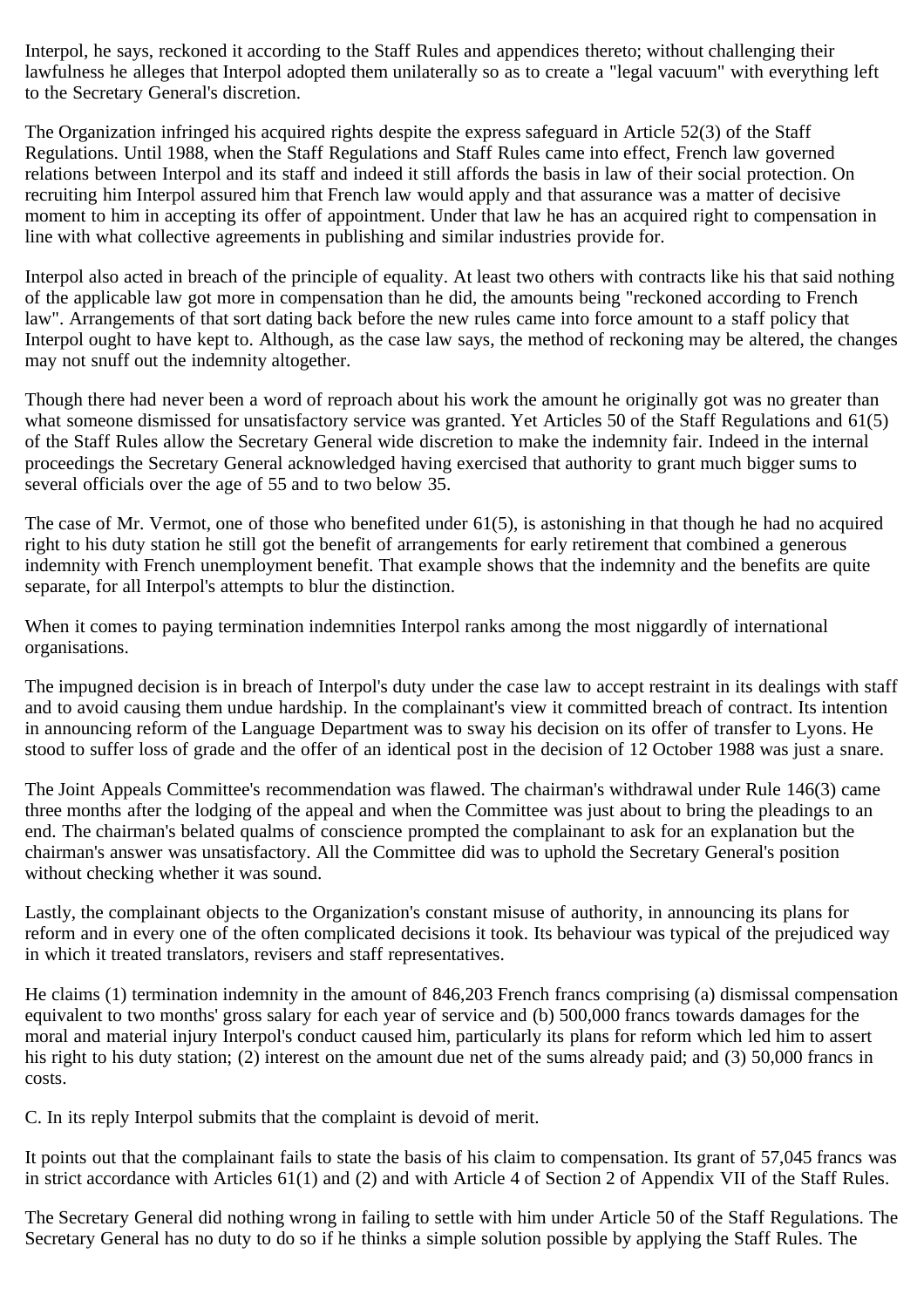move to Lyons put on a par everyone with an acquired right to his duty station at Saint-Cloud who turned down the offer of transfer, and so there was no reason to bargain with any of them who wanted better terms of settlement. The Secretary General preferred a solution that would apply to everyone and so proposed to the Executive Committee that everyone should get an increase in the termination indemnity.

Only under 61(5) may the Secretary General increase the indemnity, but the complainant cites no "particular circumstances relating to [his] personal situation" to warrant applying that rule.

What he is really objecting to is the content of 61(1), but that is something the Secretary General can do nothing about: only the Executive Committee may amend the text.

Interpol was not in breach of equal treatment. The nine officials who got a supplementary indemnity under 61(5) were not in the same position as the complainant. Seven of them, including Mr. Vermot, were over the age of 55 but could not draw a retirement pension. Since they had little hope of finding other employment the Secretary General thought it fair to let them take early retirement in the form of an additional indemnity on termination. The reason why the other two got a supplement was that they deserved reward for extra work done in the last few months before termination.

Though it was a mistake to let Mr. Vermot have early retirement that lends no weight to the complainant's case.

Also dissimilar was the position of those who got termination indemnities before the Staff Regulations and Staff Rules came into force. Because the Organization's position in law at the time was unclear it preferred individual settlement on termination. Besides, the terms of settlement were not always as good as the complainant thinks; nor were the indemnities "reckoned according to French law". In any event the method of reckoning them was not consistent practice and Interpol was free to opt once and for all for the method it finally prescribed in Article 61 of the Staff Rules, provided that - as it did - it told its staff and that the change was not retroactive.

In answer to the complainant's plea that he should not get the same indemnity as someone dismissed for unsatisfactory performance Interpol points out that it had no choice but to abide by Article 38 of the Staff Regulations and in any event his allegations are factually wrong since the sum he got was increased.

Interpol met its obligations towards him and caused him no "undue hardship". There is nothing paltry about the amount he got, and the termination indemnities it pays stand comparison with what staff of other organisations get. They fulfil both the purposes such indemnities should serve: they make good the injury caused by separation and provide an income during the search for another job.

Interpol's staff have never been subject to the French Labour Code and it is not party to any French collective agreement. Besides, the case law makes plain that there is no acquired right either to the grant of a particular amount of indemnity on termination or to a particular method of reckoning it.

There were no flaws in the Joint Appeals Committee's procedure. The chairman withdrew to forestall doubts about his impartiality and the Committee did not meet before he withdrew.

The Secretary General in no way misused his authority in taking the decision under challenge. What purpose could the decision possibly have served but to grant the complainant an indemnity on termination?

The amount of compensation the complainant claims on account of the plans to reform the Language Department is exorbitant, even supposing the Tribunal sees merit in the claim. He might have stayed on as a reviser if successful in the competition or else as a translator if not.

D. In his rejoinder the complainant explains how he has worked out the amount he claims, enlarges on his earlier pleas and answers the defendant's. He expresses surprise at Interpol's saying that what he really takes issue with is Article 61(1) of the Staff Rules: all he wants is that it apply the material rules without injury to his acquired rights or to the principles of equity and equal treatment. All it need have done was to apply Article 50 of the Staff Regulations or Article 61(5) of the Staff Rules. Inconsistencies and misrepresentations in its reply betray its bad faith. Which is worse: the prospect of retirement or, at the age of 43, the ups-and-downs of the job market? He too was entitled to have the loss of career prospects "made good".

E. In its surrejoinder Interpol maintains in particular that French law does not apply, that the complainant has no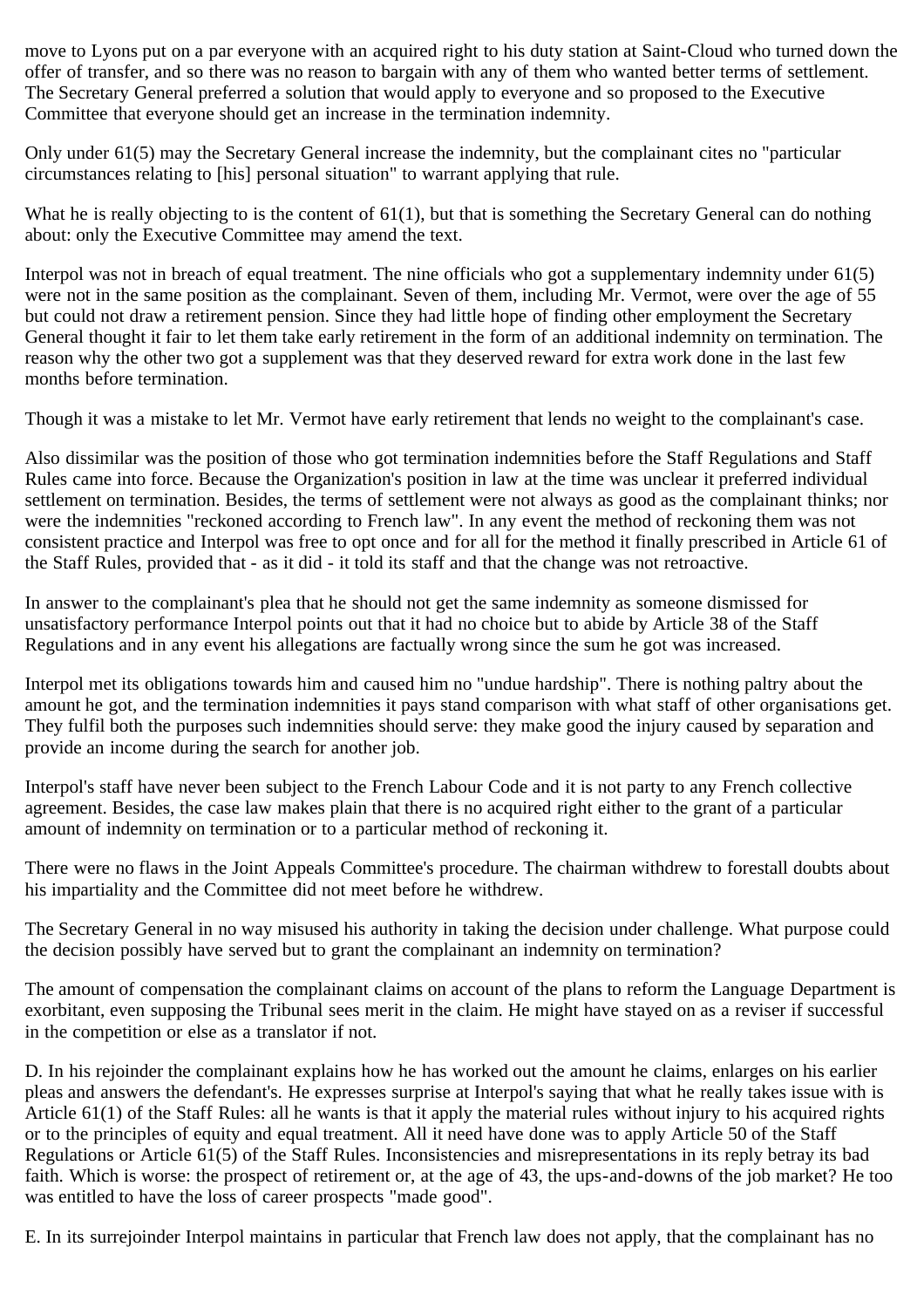acquired right to benefit thereunder and that the precedents he cites are irrelevant.

## CONSIDERATIONS:

1. In this case the complainant makes much the same claims as did Mr. Barahona, Miss Burnett, Miss Eggimann, Mrs. Michel, Mr. O'Sullivan, Miss Royo Gracia, Mr. Saunoi and Mr. Vicente-Sandoval in the complaints the Tribunal ruled on in Judgment 1080 of 29 January 1991. He too turned down Interpol's offer of employment in Lyons and seeks a ruling on the amount of the termination indemnity he is entitled to under Article 38 of the Staff Regulations and the implementing provisions.

This complaint arises out of a decision of 31 May 1989 to grant the complainant the termination indemnity because he had refused the transfer. Whereas the others, who each got a similar decision also dated 31 May 1989, sought and obtained leave to go straight to the Tribunal, the complainant went through the appeal procedure set out in the Staff Regulations and Staff Rules.

While his internal appeal was pending he, like the others, was granted a further sum equivalent to 50 per cent of the original indemnity, less 10 French francs in correction of a material error. The grant was made by virtue of a decision of 26 July 1989. So he has been paid a total of 57,045 francs on the strength of his eight years and three months' service.

Not being satisfied he pressed his request for review. Pleadings were filed, the Joint Appeals Committee made a lengthy report, and on its recommendation the Secretary General rejected his request by a decision of 17 April 1990.

2. The complainant filed within the prescribed time limit. He claims a total of 846,203 French francs in dismissal compensation under two heads:

(a) He claims termination indemnity for breach of contract in the amount of 346,203 francs instead of the 57,045 he has actually been paid.

(b) He claims 500,000 francs in damages for the moral and material injury he attributes to Interpol's stand, which led him to turn down the offer of transfer.

That breakdown shows he has two lines of attack. Claim (a) flows from his objection to the amount of the indemnity he is entitled to under his contract, whereas claim (b) is to damages for a decision he sees as unlawful.

In Judgment 1079, also of 29 January 1991, the Tribunal gave the complainant satisfaction as to claim (b). It held that Interpol had acted in breach of his rights as prescribed under Article 23 of the Staff Regulations: its individual decision of 12 October 1988 about notice of termination had not met the conditions laid down in the material rules. The Tribunal accordingly set aside the Secretary General's decision giving notice of termination and refusing him indemnity in lieu. The judgment was published after he had lodged this complaint, after Interpol had replied to it, and even after he had entered his rejoinder, and the Tribunal sent the case back to the Organization for determination of the amount due to him by reason of its unlawful decision.

There is no connection between the two heads of claim in this case and they will be taken up separately. But there is no rule against making two claims in the context of one and the same complaint if they are addressed to one and the same Organization, and the combining of the two disputes between the parties is no bar to receivability.

The origins of the complaint may be traced to two decisions the Secretary General took, the one of 31 May 1989 and the one of 26 July 1989, for the sole purpose of setting the amount of the complainant's termination indemnity. He made requests for review of the first decision in a letter of 7 July and of the second one in a letter of 10 August 1989.

The reform of the Department he belonged to was a topic that came up in the internal appeal proceedings, and the Joint Appeals Committee, too, took the point in its report, saying it found no causal link between a fact that had never formed the subject of an individual or general decision and the amount of the termination indemnity. But though the reasoning may not be beyond reproach - the Committee's finding was correct: there is no evidence of any decision on the reform of the Department.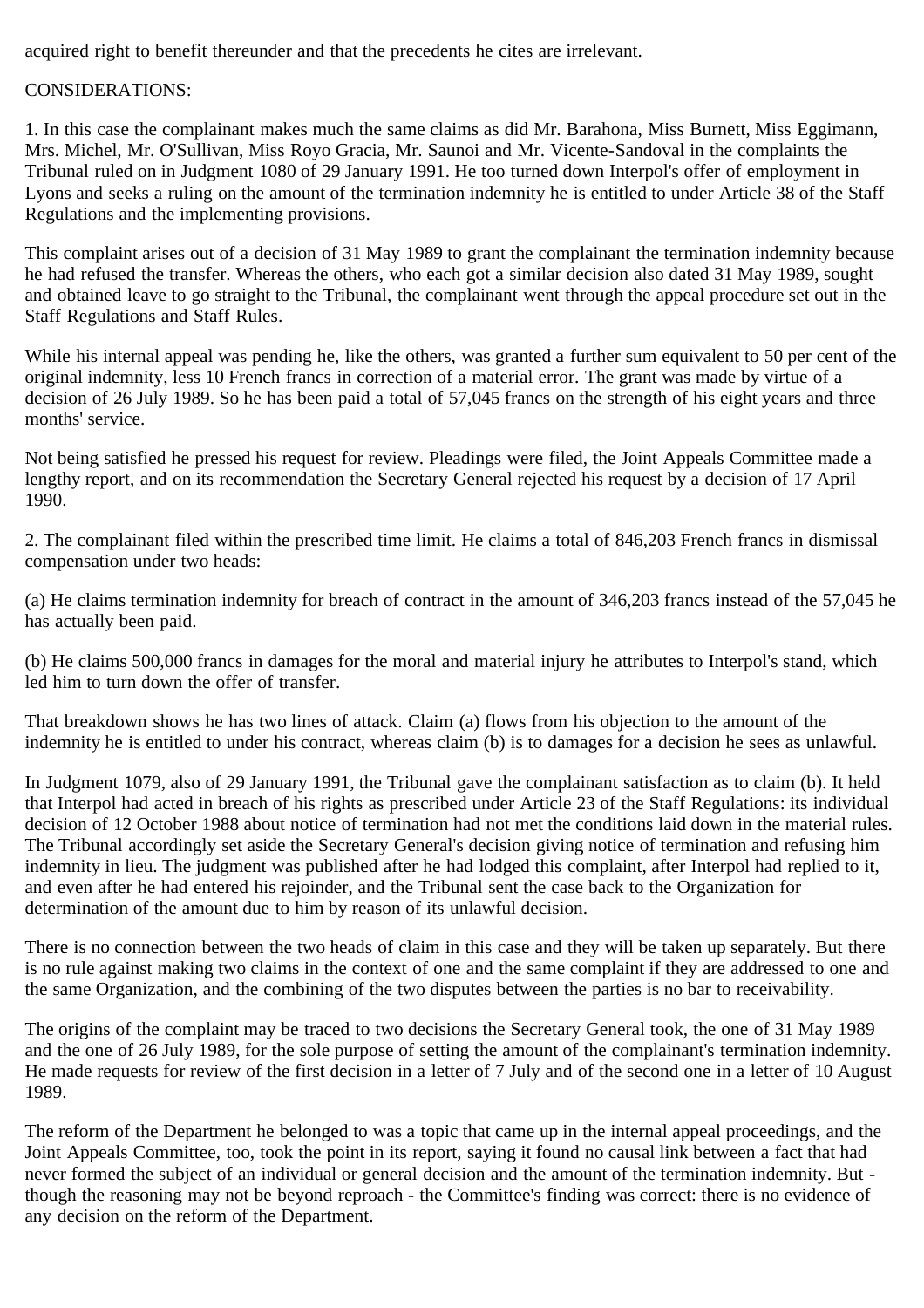The only stated subject of the decision of 17 April 1990 that the complainant impugns is his termination indemnity. The complainant properly drew the distinction between the two heads of claim. Thus he first lodged the complaint on which the Tribunal ruled in Judgment 1079. Point 2 of the ruling in that judgment ordered review of the amount of the compensation he was entitled to and so his entitlements in that regard are already safeguarded.

His claim to damages in (b) above is therefore irreceivable.

3. Article 61(1) of the Staff Rules reckons the termination indemnity according to a scale that takes account of seniority and final salary and that was amended by the addition of a new article to Section 2 of Appendix VII to the Staff Rules, which prescribes an increase of 50 per cent in the indemnity due to someone who has refused transfer.

The complainant reproduces some of the arguments that the other staff members put forward in the complaints ruled on in Judgment 1080. He finds the amount of his indemnity paltry.

An international organisation like Interpol is answerable neither to any other body nor to any of its member States. It has texts of its own - the Staff Regulations and Staff Rules - on the status and duties of its staff and, as was said in Judgment 1080, under 5, the competent authority duly adopted them.

4. The complainant reasons along the following lines.

First, he alleges breach of his acquired rights, which he says safeguard both dismissal compensation and the termination indemnity.

What the impugned decision is about is the termination indemnity, which inevitably takes account of the staff member's position at the time when he leaves. The staff member's acquired right to his duty station, which the Organization has never denied, is irrelevant to a dispute over the amount of the termination indemnity.

As to that amount claim a) is, though receivable, unsound. Before the Staff Regulations came into force there were no rules on the subject. For 40 years Interpol managed with no rules at all, and whatever studies and discussions took place before 1988 on draft rules are irrelevant. That may be a pity, but at all events no acquired right may be inferred. French law would have applied only if, and insofar as, there had been an agreement with the French Government to that effect. There was none. Interpol's contributions to French social security and unemployment insurance yield only a few benefits for its staff and confer no general status on them. And the French collective agreement the complainant relies on cannot apply either because there is no text that says it should.

5. Secondly, the complainant speaks of the benefits Interpol granted to staff who left before the Staff Regulations came into force and infers therefrom a personnel policy that binds the Organization by virtue of general principles of law and Article 52(3) of the Staff Regulations.

His plea fails. For the reasons already stated in Judgment 1080, in the last paragraph of 7, the cases he cites may not be treated as a practice the Organization is bound to follow.

6. Thirdly, the complainant pleads breach of the Staff Regulations. He says that, though not challenging the lawfulness of the Staff Regulations and Staff Rules, he wants Interpol to apply the rules in force to his case "without injury to his acquired rights or to the principles of equity and equal treatment".

He quotes Article 61(5) of the Staff Rules. It says that if the reasons for termination are not attributable to the official the Secretary General, "exercising his discretionary power", may decide in exceptional circumstances to grant the official a supplementary indemnity on termination, taking into account particular circumstances such as "family commitments or the fact that, although relatively advanced in years, he cannot yet claim his retirement entitlements".

The complainant observes that the Secretary General availed himself of 61(5) to grant a supplementary indemnity to others whose termination was due to the move to Lyons.

The answer is in Judgment 1080, which holds that 61(5) confers no right to a supplementary indemnity.

The complainant makes much of the case of a Mr. Vermot, which Judgment 1080 did not cite. Mr. Vermot was mistakenly granted early retirement even though he had undertaken in his contract of service to consent to transfer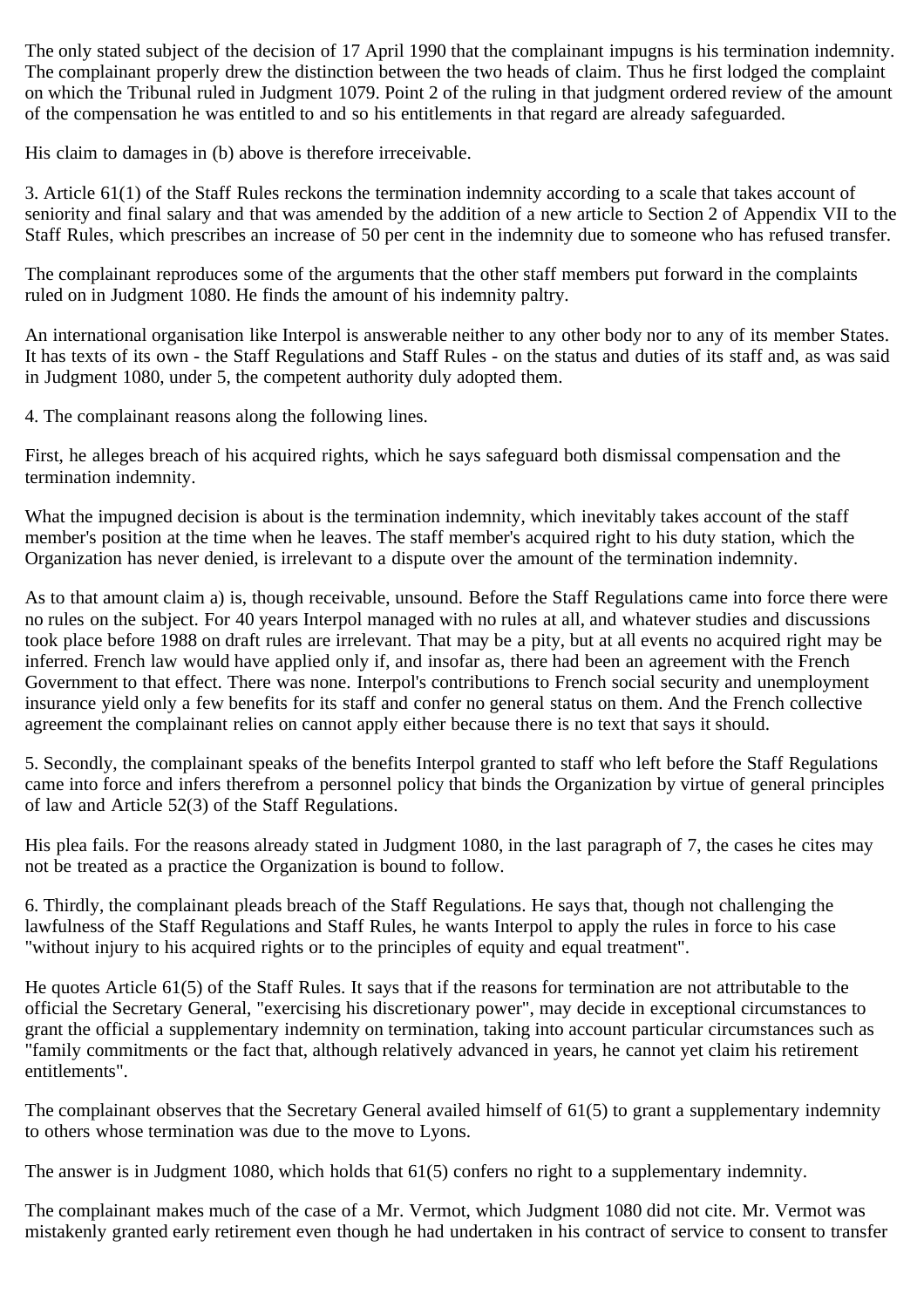because of the move to Lyons. But the mistake is immaterial to the complainant's case, for reasons that were explained in Judgment 1080 in the last paragraph but one of 8.

In fact his case is not on a par with any of the other cases. Although he does speak of his good record of service the nub of his argument is that the Organization acted unlawfully before terminating him. But rating of performance and unlawful treatment are obviously irrelevant to the construction to be put on 61(1). They are also irrelevant to 61(5), which has neither the purpose nor the effect of going back over the staff member's career: the determinant of the supplementary indemnity is "particular circumstances relating to the personal situation of the official concerned", in other words, not to his professional but to his private life. The examples quoted bear out that construction, and indeed, as is clear from 2 above, the complainant draws the same distinction in the original statement of his claims: after stating the lump-sum total he claims he splits it into the termination indemnity and damages for the injury he attributes to Interpol's stand.

7. Fourthly, he draws comparison with the rules of other organisations. The answer to that is in Judgment 1080, under 12.

8. Fifthly, he alleges flaws in the internal appeal proceedings.

His request for review of the decision on the amount of his termination indemnity was referred to a Joint Appeals Committee with five members. The Secretary General appointed as chairman the head of the division comprising the legal sub-division, who as such acted for the Organization in the cases which others had lodged directly with the Tribunal about termination indemnities. Believing it difficult to combine both duties, he resigned from the chairmanship and membership of the Committee.

There was of course nothing improper about that. Indeed the chairman's resignation removed a threat to the Committee's impartiality. It was, moreover, in line with Article 146 of the Staff Rules, which in clause 3 says that the chairman of a joint committee may resign if he considers that there are any reasons for questioning his impartiality. The chairman's resignation is unchallengeable as such.

The issue is, however, whether it came too late. He did not resign until 18 October 1989, three months after the Committee had been appointed, and the complainant says that by then the pleadings were nearly over and so his rights were infringed.

They were not. By October 1989 no hearings had taken place at which the new chairman had not been present, the parties filed several briefs afterwards, and the new chairman had the full pleadings at his disposal.

The conclusion is that the change of chairman was quite proper.

9. Lastly, the complainant contends that the Committee's report showed a substantive flaw in that it was not impartial. In fact the argument is part of his plea that there was abuse of authority, which he sees in the stand Interpol took when the proposals for reform of the Language Department went through, in the Committee's failure to comment on the inconsistencies and falsehoods in Interpol's submissions and in the Organization's disregard for equity, which he describes as so resolute as to constitute prejudice against him.

The plea fails.

The plans for reform of the Language Department have already been considered, and the ruling was that they were against the rules and Interpol was therefore at fault. But they cannot support a plea of abuse of authority as well.

The proceedings in the Joint Appeals Committee were not improper. Keeping within the bounds of its competence, the Committee considered the various issues and made an adequate report on the parties' submissions. Being just an advisory body, it need not comply with all the obligations a court of law has.

There is no substance to the charge that Interpol's manner of applying Article 61 of the Staff Rules showed personal prejudice. The move to Lyons was not an easy exercise and although management made mistakes they cannot be accused of exercising their authority for purposes other than the Organization's interests.

# DECISION: